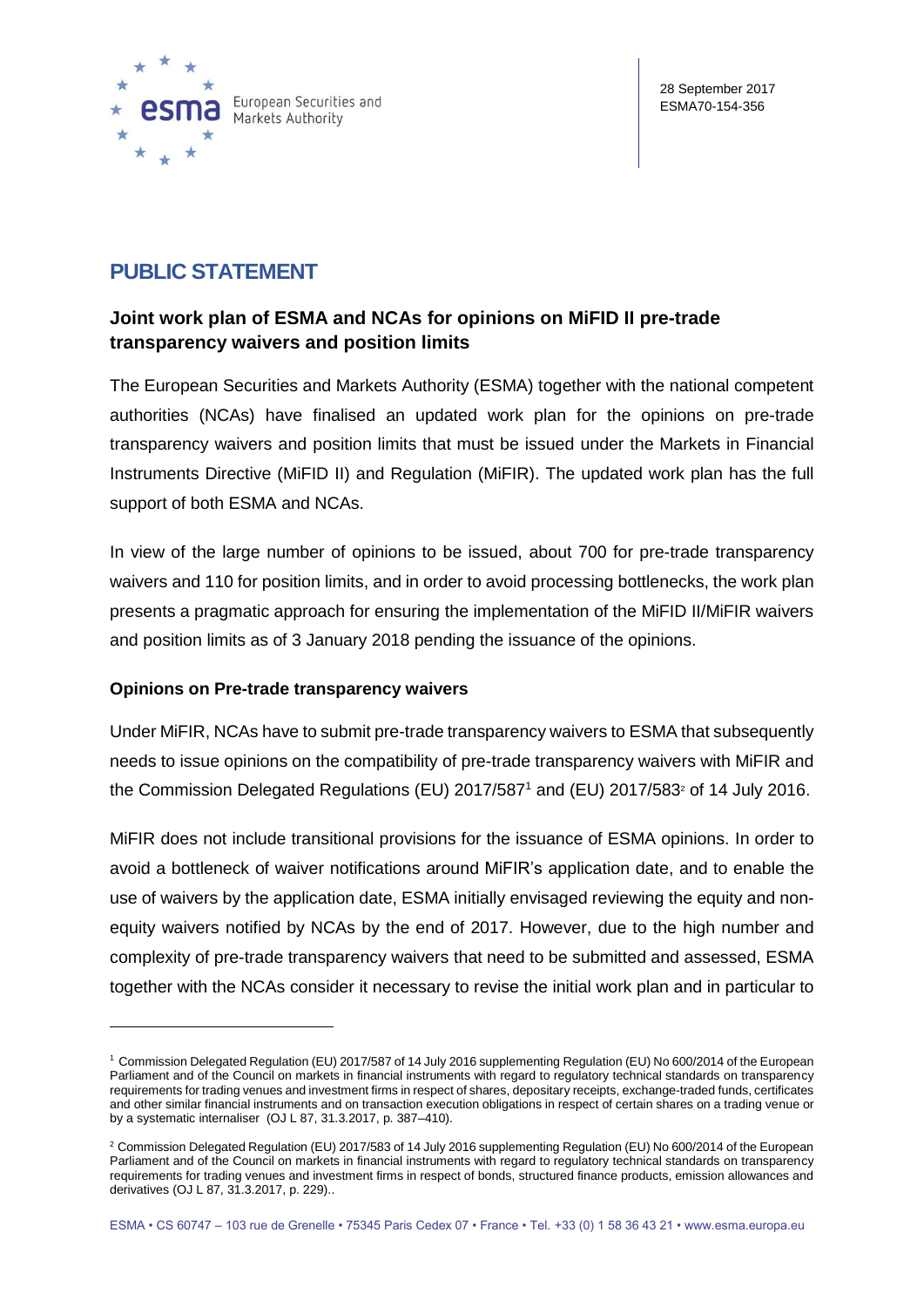

-

cater for the situation where an ESMA opinion is not issued prior to 3 January 2018.

#### **Equity instrument waivers**

ESMA has decided to prioritise the work on equity waivers and intends to finalise the opinions on those waivers by the end of 2017.

#### **Non-Equity instrument waivers**

ESMA aims to finalise as many opinions on non-equity instrument waivers as possible before 3 January 2018. However, it is unlikely to be in a position to issue opinions on a majority of waiver notifications.

All NCAs committed that pending an ESMA opinion they will grant the requested waivers based on their own compliance assessment only and subject to one of the following conditions:

- The waiver is granted on a temporary basis;
- The waiver is granted on a provisional basis; or
- The waiver is granted via other administrative arrangements ensuring that it could be reconsidered following the ESMA opinion and that the trading venue requesting the waivers is duly informed.

In order to ensure supervisory convergence ESMA intends to publish Q&As addressing the key issues identified in the non-equity waiver notifications received. Waivers notified to ESMA that miss essential information allowing for a compliance assessment under MiFIR, or not complying with the Q&As, will not be eligible to the process described above.

# **Opinions on Positions limits for commodity derivatives**

ESMA, under MiFID II, must publish opinions on the position limits notified by NCAs for commodity derivative contracts, the compatibility of the limits proposed with MiFID II and the methodology set out in the Commission Delegated Regulation (EU) 2017/591 of 1 December 2016 (RTS 21)<sup>3</sup>. No transitional provisions are foreseen in that area under MiFID II.

<sup>3</sup> Commission Delegated Regulation (EU) 2017/591 of 1 December 20163 supplementing Directive 2014/65/EU of the European Parliament and of the Council with regard to regulatory technical standards for the application of position limits to commodity derivatives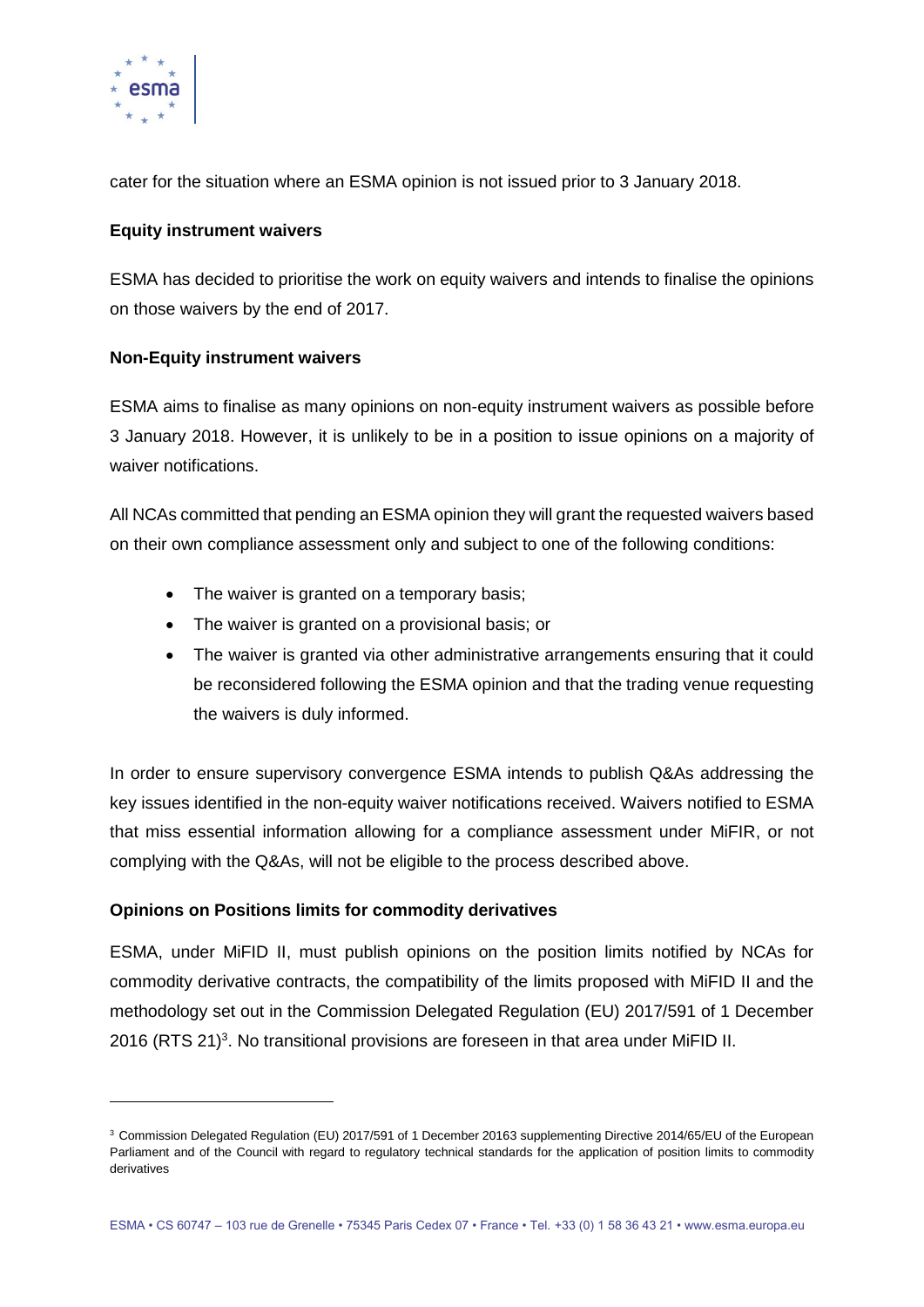

Setting position limits for commodity derivatives under MiFID II is a new and technically challenging task for NCAs, which has an immediate and potentially far-reaching impact on commodity derivatives trading. The calibration of position limits has therefore required gathering and analysing large amounts of data by NCAs while the late publication of RTS 21 affected NCAs' timelines for setting position limits

ESMA together with NCAs, given the complexity and the timing of position limit notifications, agreed that it will not be possible to finalise and publish all the position limit opinions for liquid commodity derivative contracts by the end of the year. However, ESMA and NCAs recognise that it is important for market participants to know limits sufficiently far in advance of 3 January 2018 to apply for appropriate exemptions, enter positions with confidence or reduce positions which would not be permissible under the regime without damaging markets.

Therefore, ESMA together with NCAs have agreed that NCAs will publish limits ahead of its opinions. Those limits will enter into force, and be monitored by NCAs, on 3 January 2018. Following the issuance of opinions, all NCAs have agreed to modify the position limits in accordance with the opinion, or provide ESMA with a justification for why the change is not necessary.

#### **Lead-time for market participants**

Both for pre-trade transparency waivers and/or position limits, where NCAs would amend their initial decision after ESMA has issued a non-compliant opinion, market participants will be given sufficient lead-time to adapt to the revised trading environment.